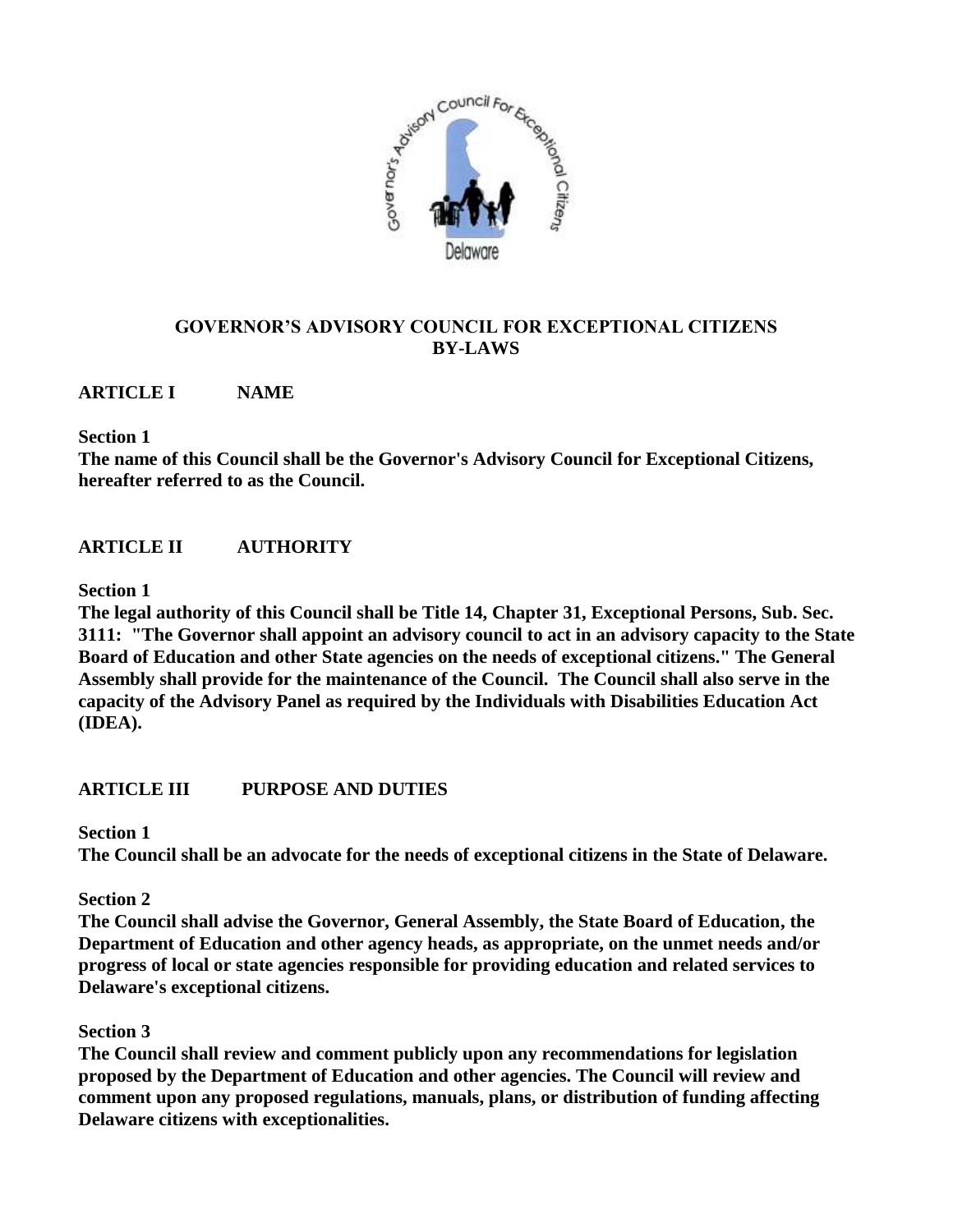**The Council shall assist the State in developing and reporting such information and evaluations to the U. S. Commissioner of Education and Office of Civil Rights under Section 618 of the Individuals with Disabilities Education Act (IDEA) and Section 504 of the Rehabilitation Act. This assistance shall include evaluating education programs, services and activities in the state and publishing the results thereof with recommendations to the executive, legislative, educational and other public agencies in the state with interests and responsibilities thereto.**

## **Section 5**

**The Council shall study and recommend legislation relative to exceptional citizens in Delaware.**

## **Section 6**

**The Council may seek to obtain the services of such personnel as may be necessary to enable it to carry out its functions as set forth under Article III.**

# **ARTICLE IV MEMBERSHIP AND APPOINTMENT**

## **Section 1**

**Members shall be appointed by the Governor and serve at the pleasure of the Governor.**

## **Section 2**

**(a)** *General.* **The membership of the State advisory panel must consist of members appointed by the Governor. The executive director of the GACEC will be available for consultation regarding any appointment. The membership of the Council must be representative of the State population and composed of individuals involved in, or concerned with the education of children with disabilities including:**

- **1. Parents of children with disabilities (ages birth through 26);**
- **2. Individuals with disabilities;**
- **3. Teachers;**
- **4. Representatives of institutions of higher education that prepare special education and related services personnel;**
- **5. State and local education officials, including officials who carry out activities under subtitle B of title VII of the McKinney-Vento Homeless Assistance Act (42 U.S.C. 11431 et seq.);**
- **6. Administrators of programs for children with disabilities;**
- **7. Representatives of other State agencies involved in the financing or delivery of related services to children with disabilities;**
- **8. Representatives of private schools and public charter schools;**
- **9. Not less than one representative of a vocational, community, or business organization concerned with the provision of transition services to children with disabilities;**
- **10. A Representative from the State child welfare agency responsible for foster care; and**
- **11. Representatives from the State juvenile and adult corrections agencies.**

**(b)** *Special Rule.* **A majority of the members of the panel must be individuals with disabilities or parents of children with disabilities (ages birth through 26).**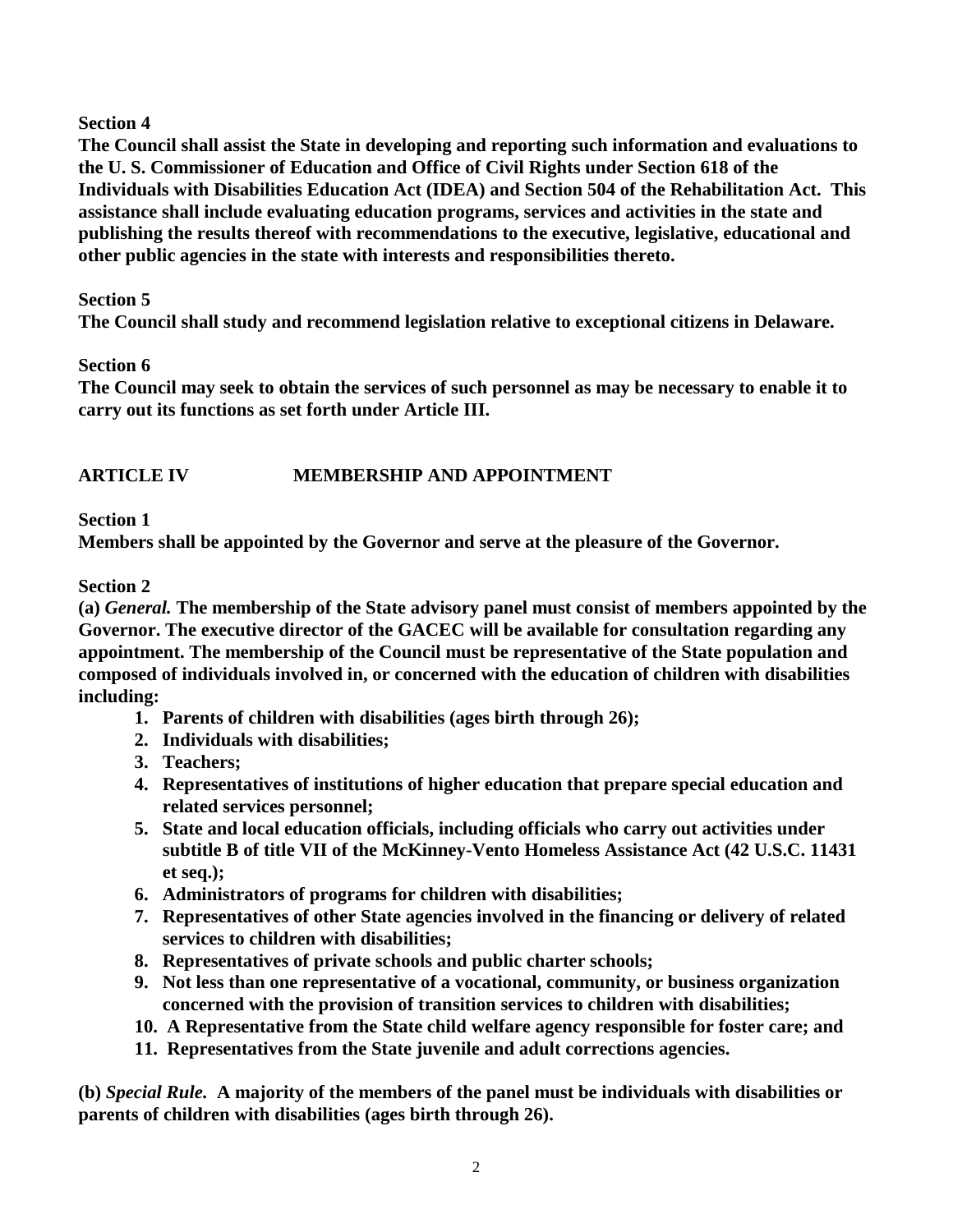### **(c) Other Optional Positions**

**1. Other interested members of the public, including guardians and relatives of children and young adults with disabilities.**

- **2. Former state and local education officials.**
- **3. Former recipients of special education services/self advocates.**

#### **Section 3**

**Members shall serve without pay, but shall be reimbursed for all reasonable travel expenses incurred in the performance of their duties, to the extent allowable by State law.**

## **Section 4**

**Members will be classified as either active or inactive as determined by the member's attendance and outlined in Article X.**

## **Section 5**

**The Council may recommend removal of a member to the Governor for cause, including misfeasance, nonfeasance, malfeasance, misconduct or lack of attendance as described in Article X.**

## **Section 6**

**The Membership Committee of the Council shall take affirmative steps to recruit new members as needed who reflect the diversity of individuals with exceptionalities. Potential members will be brought to the attention of the Membership Committee which will review applications and confirm whether the applicant meets the requirements of the Individuals with Disabilities Education Act (IDEA) and the Council Bylaws. Applicants will be encouraged to attend two Council meetings to ensure familiarity with the role of members prior to further pursuit of appointment by the Governor. The Council will make recommendations to the Governor for future or current vacancies.**

#### **Section 7**

**For purposes of the Freedom of Information Act, applications for membership may be considered a personnel record within the scope of 29 Del.C. §10002(l)(1).**

## **ARTICLE V OFFICERS**

#### **Section 1**

**The elected officers of the Council shall be members in good standing for at least one year, and shall be:**

**Chairperson Vice-Chairperson Secretary/Treasurer**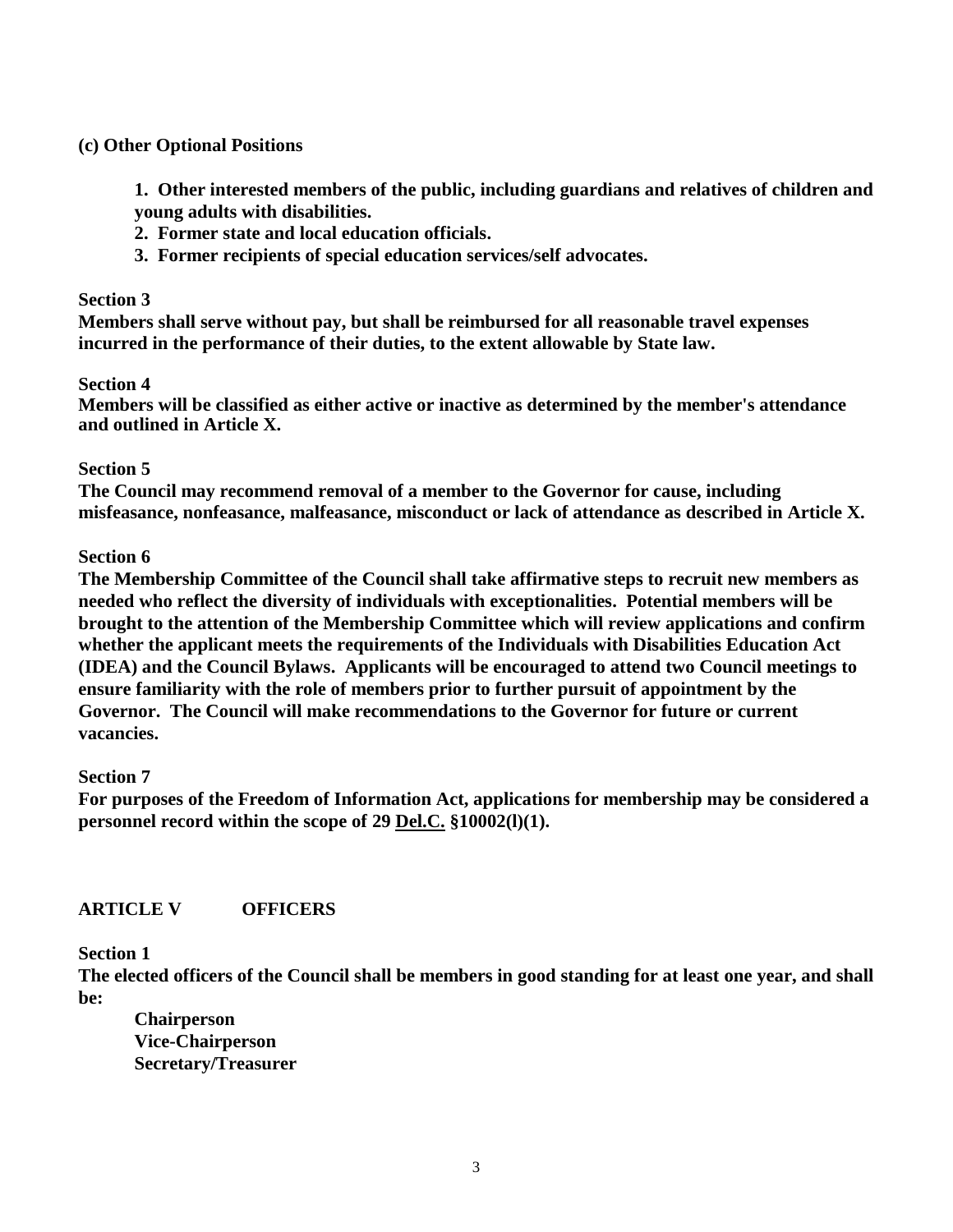**The Council Chairperson shall:**

- **a) Preside at all meetings of the Council and at all meetings of the Board of Directors;**
- **b) Create ad hoc committees and appoint the members of all such committees;**
- **c) Be an ex-officio non-voting member of all committees except the nominating committee.**

## **Section 3**

**The Vice-Chairperson shall preside in the absence of the Chairperson and shall assist the Chairperson as requested. Should the Chairperson be unable to complete the term, the Vice-Chairperson shall succeed and become the Chairperson until the expiration of the current term, with all rights, privileges and duties of the position.** 

**Section 4** 

**The Vice-Chairperson shall assist the Chairperson as requested.**

**Section 5**

**The Secretary/Treasurer shall be responsible for the preparation of the annual budget of the Council and oversee monthly financial and secretarial reports.**

**Section 6**

**All officers shall serve until their successors are elected.**

**Section 7**

**The Immediate Past Chairperson shall serve on the Board with full voting rights and specific responsibilities delegated by the Chairperson.**

**Section 8 The term of each office shall be for one year and shall begin July 1.**

**Section 9**

**All officers may be re-elected and may serve consecutive terms.**

**Section 10**

**All officers must be appointed members of the Council.**

**Section 11**

**Any officer may be removed by a 2/3 majority vote of the Council for conduct which is detrimental to the Council.**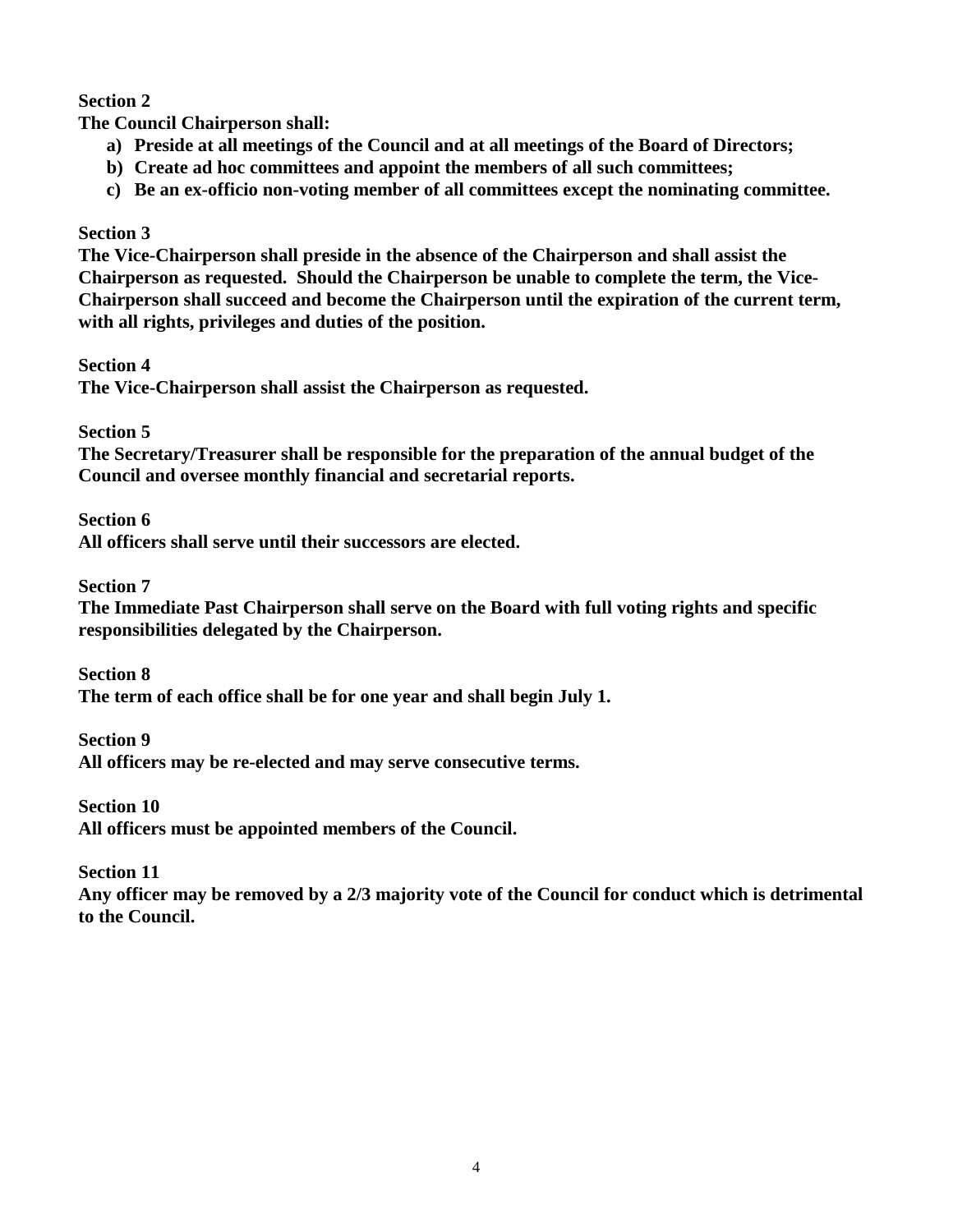## **ARTICLE VI NOMINATIONS AND ELECTIONS**

## **Section 1**

**A Nominating Committee shall be appointed by the Council Chairperson by November. The Committee shall secure a slate of officers for presentation by the January meeting. Each nominee must be a member in good standing for at least one year. Each nominee must have agreed to serve if elected. Further nominations may be made from the floor providing the nominee agrees to serve if elected.**

## **ARTICLE VII BOARD OF DIRECTORS**

#### **Section 1**

**The Board of Directors shall consist of the Council Chairperson, Immediate Past Council Chairperson, Vice Chairperson, Secretary/Treasurer, and Standing Committee Chairpersons or their designee.**

#### **Section 2**

**The Board of Directors shall submit an annual report of panel activities and suggestions to the state educational agency. This report must be made available to the public.**

#### **Section 3**

**The Board of Directors will meet as needed, but at least once a year. The Board shall be empowered to conduct the general business of the Council between Council meetings. The Board of Directors will interview and nominate lay due process hearing panelists when applicants are put forward by the Policy and Law committee.** 

#### **Section 4**

**At any meeting of the Board of Directors, one-third of the total Board membership shall constitute a quorum to transact business. A majority of the Board members present and voting shall be required for action. However, the minimum number of votes for a prevailing vote for action is four (4).**

#### **Section 5**

**No Director may have more than one (1) vote at any meeting of the Board of Directors.**

#### **Section 6**

**Meetings of the Board of Directors shall be open to the general membership and public, except when meeting in executive session in conformity with** *29 Del.C. §10004***. The Board must vote in a public meeting to go into executive session stating the purpose for the executive session.**

#### **Section 7**

**In the event that any elected officer, except the Chairperson is unable to complete the term of office, the Board of Directors shall be empowered to fill the remainder of that term with an appointee.**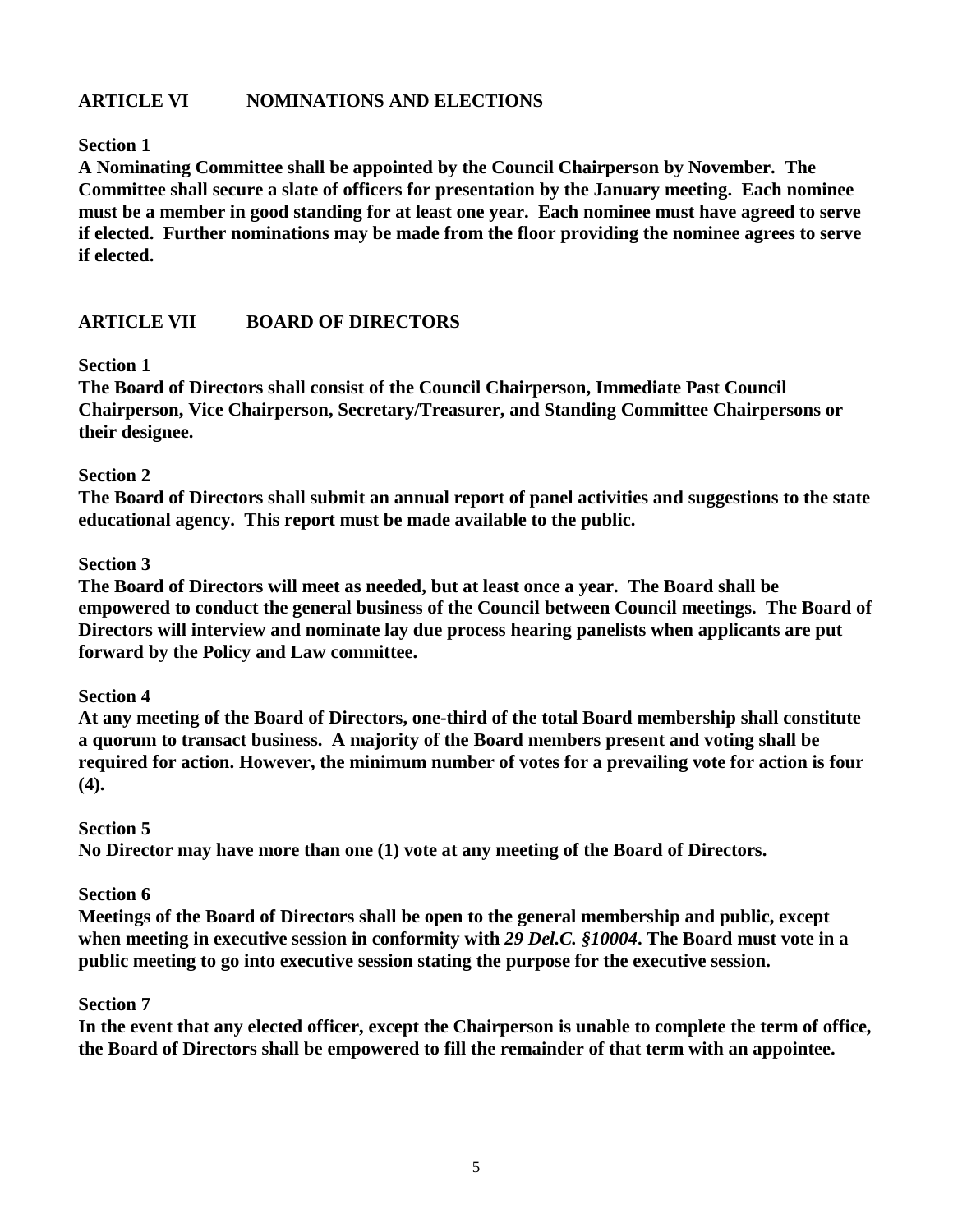# **ARTICLE VIII COMMITTEES**

**Section 1 Standing committees are hereby established for the following areas of concern:**

## **Administrative Committees**

**Membership - Ensure that membership on the Council meets the requirements of the Individuals with Disabilities Education Act (IDEA) and the Council By-Laws; advise the Council and Governor on membership requirements; work toward maintaining a balanced representation of advocates within Kent, New Castle and Sussex Counties.** 

**Personnel - Assist with writing job descriptions as necessary; assist with screening, interviewing and hiring job applicants; handle personnel matters.**

## **Issues Committees**

**Policy & Law - Review and make recommendations regarding policies/procedures and programs/services mandated by the Individuals with Disabilities Education Act (IDEA). Review and submit recommendations for action to Council regarding pertinent legislation. Address Least Restrictive Environment (LRE) issues. Identify areas of emphasis as defined by the Council. Policy and Law committee will recommend lay due process hearing panelists to the Board of Directors for nomination to the Department of Education.** 

**Infant/Early Childhood - Study and make recommendations regarding issues related to the young child from birth to age 5 with special needs. Address Least Restrictive Environment (LRE) issues. Identify areas of emphasis as defined by the Council.**

**Children/Youth - Study and make recommendations regarding issues related to children/youth age 3 to 26 with special needs. Address Least Restrictive Environment (LRE) issues. Identify areas of emphasis as defined by the Council.**

**Adult/Transition Services - Study and make recommendations regarding issues related to emerging adults and individuals age 14 to end of life with special needs. Address Least Restrictive Environment (LRE) issues. Identify areas of emphasis as defined by the Council.**

#### **Section 2**

**Each committee will elect its Chairperson annually. Vice-chairpersons may be chosen from within each committee.**

## **Section 2a**

**Each committee may remove its chair or vice-chair by a 2/3 vote of the committee members.**

#### **Section 3**

**Ad hoc committees may be established and serve at the pleasure of the Council Chairperson.**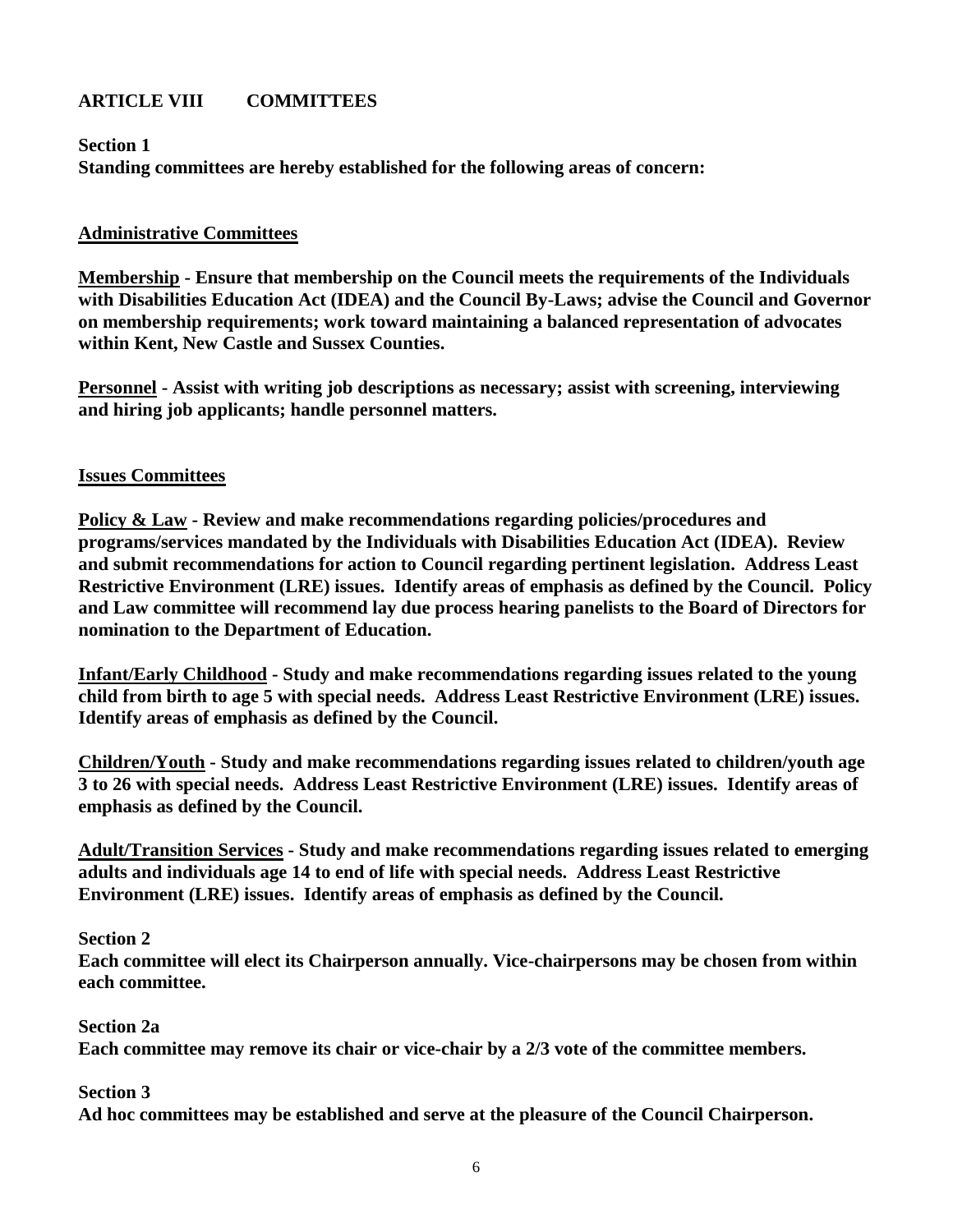**Whenever possible, recommendations from a committee shall be submitted, in writing, to the office of the Advisory Council ten days prior to a scheduled meeting of the Board of Directors or full Council, whichever meeting occurs first.**

## **Section 5**

**Actions by a committee are not binding until approved at a meeting of the Board of Directors or full Council, whichever meeting occurs first.**

## **ARTICLE IX MEETINGS**

## **Section 1**

**The Council will meet every month except July, August and December unless otherwise voted on by the Council. The purpose of the meetings will be for adopting annual goals and objectives, adopting a budget, receiving and acting upon committee reports, electing officers, and conducting the general business of the Council.**

## **Section 2**

**Advance notice and proposed agenda of all Council meetings shall be given to members and the public in general.**

## **Section 3**

**A special meeting may be called when necessary with at least seven days notice being given to the members and the public in general.**

## **Section 4**

**At any meeting of the Council, one-third of the total active Council membership shall constitute a quorum to transact business. A majority of the members present and voting shall be required for action. However, the minimum number of votes for prevailing vote or action shall be 25% of the active council membership.** 

## **Section 5**

**All meetings of the Council shall be open to the public except for executive sessions convened in conformity with Title** *29 Del.C.* **§10004. The Council must vote in a public meeting to go into executive session stating the purpose for the executive session.**

## **ARTICLE X MEMBERSHIP PROTOCOL**

## **Section 1**

**Members are expected to attend regularly scheduled meetings.**

**Section 2**

**If unable to attend a scheduled meeting, members should notify the GACEC office.**